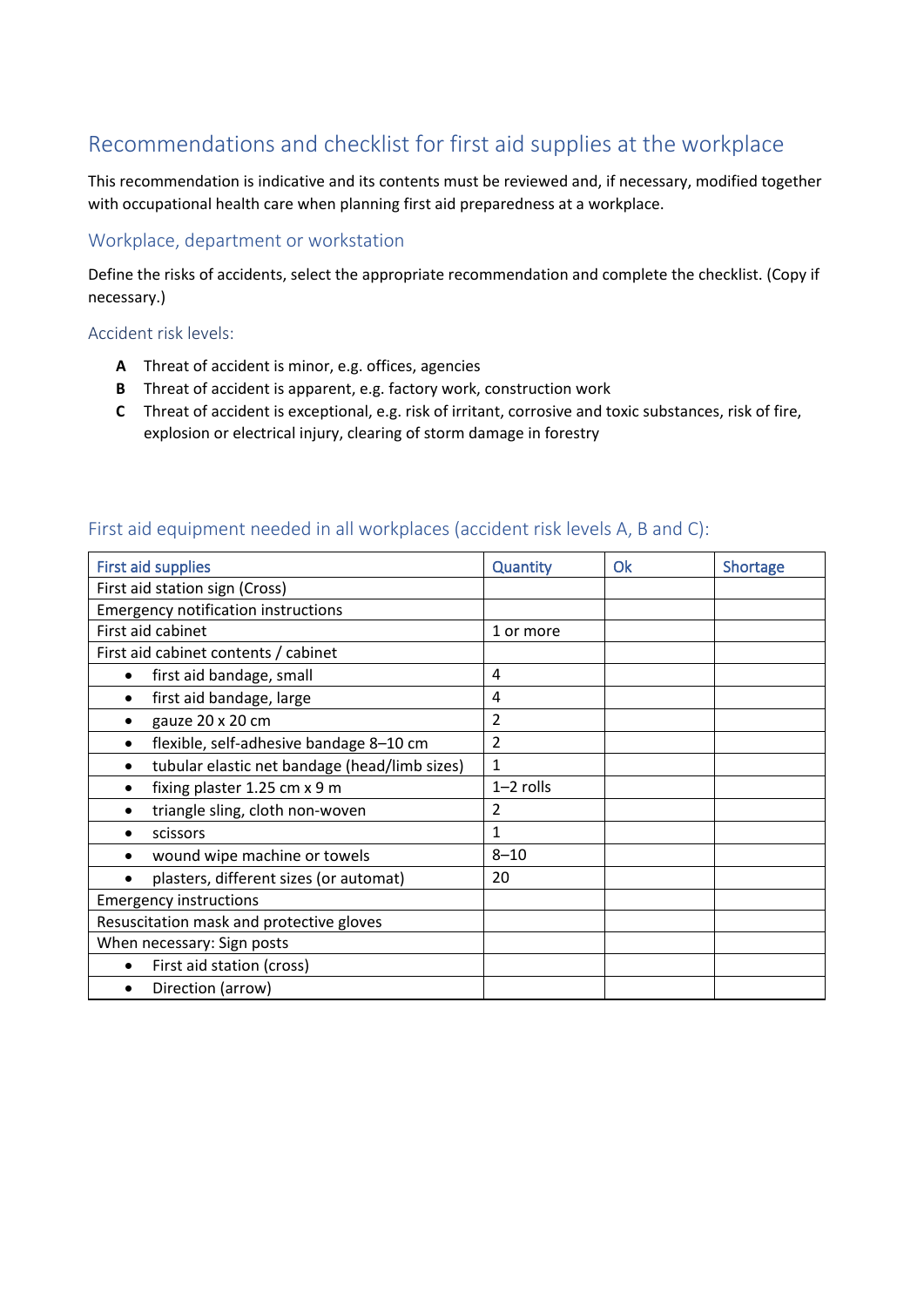If there is an apparent or exceptional threat of accident at the workplace (accident risk levels B and C), in addition to the above, it is also necessary to have:

| <b>First aid supplies</b>                   |                                                         | <b>Quantity</b> | Ok | Shortage |
|---------------------------------------------|---------------------------------------------------------|-----------------|----|----------|
| Portable first aid kit                      |                                                         |                 |    |          |
|                                             | (in or beside the first aid cabinet, in addition to the |                 |    |          |
| contents of the first aid cabinet)          |                                                         |                 |    |          |
| first aid bandage, small<br>$\bullet$       |                                                         | $\overline{2}$  |    |          |
| first aid bandage, large                    |                                                         | 2               |    |          |
|                                             | triangle sling, cloth non-woven                         | $\mathbf{1}$    |    |          |
| bandage supply unit                         |                                                         | 1               |    |          |
| $\circ$                                     | wound dressing 10 x 20 cm                               | 2               |    |          |
| $\circ$                                     | wound dressing 15 x 24 cm                               | $\overline{2}$  |    |          |
| $\circ$                                     | flexible, self-adhesive bandage 8 cm                    | 1               |    |          |
| $\circ$                                     | triangle sling                                          | 2               |    |          |
| bandage supply unit                         |                                                         | 2               |    |          |
| $\circ$                                     | wound dressing 20 x 30 cm                               | 1               |    |          |
| $\circ$                                     | flexible, self-adhesive bandage 10 cm                   | $\mathbf{1}$    |    |          |
| $\circ$                                     | triangle sling                                          | $\overline{2}$  |    |          |
| Splints for limbs (inflatable air splint)   |                                                         |                 |    |          |
| Thermal blanket/space blanket               |                                                         |                 |    |          |
| Stretcher / Lightweight stretcher / carrier |                                                         |                 |    |          |
| When necessary: Sign post                   |                                                         |                 |    |          |
| Stretcher                                   |                                                         |                 |    |          |

# If there is an exceptional threat of accident at the workplace (accident risk level C), in addition to the above, it is also necessary to have:

| First aid supplies         | <b>Quantity</b> | Ok | Shortage |
|----------------------------|-----------------|----|----------|
| Eye irrigation equipment   |                 |    |          |
| Burn injury bandages       |                 |    |          |
| When necessary: Sign posts |                 |    |          |
| Emergency shower           |                 |    |          |
| Eye irrigation             |                 |    |          |

## Individuals working alone, in pairs and/or in working groups

| First aid equipment                           | <b>Quantity</b> | Ok | Shortage |
|-----------------------------------------------|-----------------|----|----------|
| Pocket pack                                   | Package /       |    |          |
|                                               | employee        |    |          |
| large emergency bandage                       |                 |    |          |
| plasters<br>٠                                 | $5 - 10$        |    |          |
| First aid kit                                 | Package /       |    |          |
| e.g. in accordance with SFS 5737<br>$\bullet$ | workgroup       |    |          |